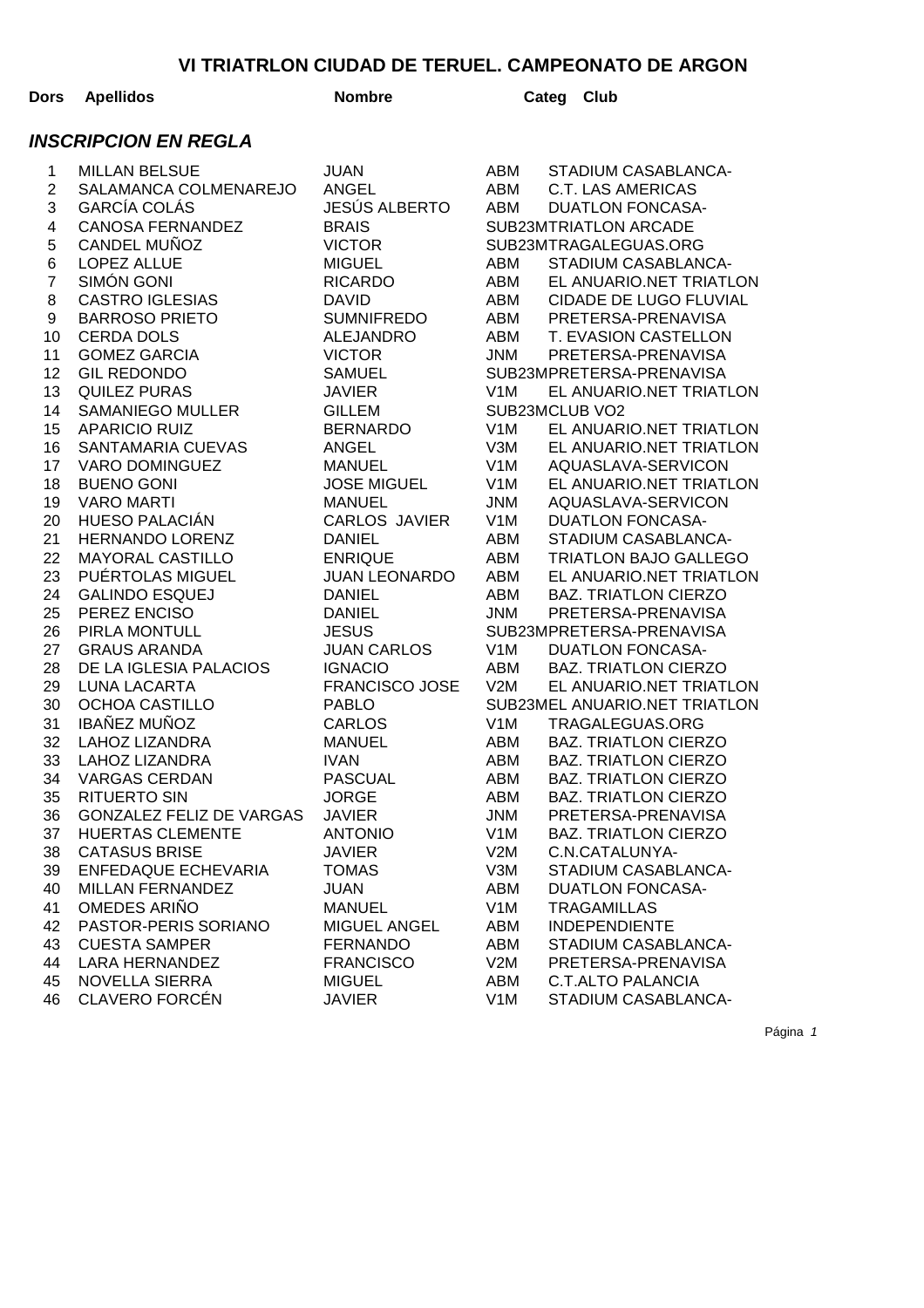| <b>Dors</b> | <b>Apellidos</b>              | <b>Nombre</b>        |                  | Categ | <b>Club</b>                    |
|-------------|-------------------------------|----------------------|------------------|-------|--------------------------------|
| 47          | <b>SOLEY RIMBAS</b>           | <b>SANTIAGO</b>      | ABM              |       | C.N.CATALUNYA-                 |
| 48          | YELA DÍAZ                     | <b>CARLOS</b>        | ABM              |       | STADIUM CASABLANCA-            |
| 49          | GONZÁLEZ-ESPRESATI AMIAN      | <b>FRANCISCO</b>     | V2M              |       | EL ANUARIO.NET TRIATLON        |
| 50          | <b>GUERRA BOZAL</b>           | <b>LUIS ANTONIO</b>  | V <sub>1</sub> M |       | EL ANUARIO.NET TRIATLON        |
| 51          | SALAMANCA BARRIALES           | <b>ANGEL</b>         | V2M              |       | <b>C.T. LAS AMERICAS</b>       |
| 52          | <b>GARCIA DE LA CONCHA</b>    | <b>MIGUEL ANGEL</b>  | V <sub>1</sub> M |       | PEGASO H3O RIVAS               |
| 53          | LOPEZ QUESADA                 | <b>EMILIO MIGUEL</b> | V <sub>1</sub> M |       | <b>CLUB CICLISTA</b>           |
| 54          | <b>GARCIA PONCE</b>           | <b>MIGUEL ANGEL</b>  | ABM              |       | C.D.U.POLITECNICA              |
| 55          | <b>LAPLAZA SORIA</b>          | <b>JULIO</b>         | ABM              |       | <b>BAZ. TRIATLON CIERZO</b>    |
| 56          | <b>GARCIA JUAN</b>            | <b>IGNACIO</b>       | V <sub>1</sub> M |       | <b>RUNING ZARAGOZA TRITON</b>  |
| 57          | PINILLA MARTIN                | <b>OSAR FELIZ</b>    | ABM              |       | RUNING ZARAGOZA TRITON         |
| 58          | <b>FERNANDEZ LOSA</b>         | <b>JAVIER</b>        | ABM              |       | RUNING ZARAGOZA TRITON         |
| 59          | <b>TORRES BLASCO</b>          | <b>MANUEL</b>        | V2M              |       | <b>C.T.ALTO PALANCIA</b>       |
| 60          | <b>REED</b>                   | <b>TIM</b>           | ABM              |       | PRETERSA-PRENAVISA             |
| 61          | <b>WHISTLER</b>               | <b>OLIVER JAMES</b>  |                  |       | SUB23MPRETERSA-PRENAVISA       |
| 62          | <b>AZNAR MARTIN</b>           | <b>SERGIO</b>        | <b>JNM</b>       |       | RUNING ZARAGOZA TRITON         |
| 63          | <b>CENIS REBOLLO</b>          | <b>LORENZO</b>       | ABM              |       | STADIUM CASABLANCA-            |
| 64          | <b>CUESTA SAMPER</b>          | <b>JAVIER</b>        | ABM              |       | STADIUM CASABLANCA-            |
| 65          | <b>HUERTAS IGLESIAS</b>       | <b>DAVID</b>         |                  |       | SUB23MBAZ. TRIATLON CIERZO     |
| 66          | <b>IBAÑEZ GRACIA</b>          | <b>JUAN CARLOS</b>   | V <sub>1</sub> M |       | STADIUM CASABLANCA-            |
| 67          | <b>LUIS CASANOVA</b>          | <b>JORGE</b>         | ABM              |       | STADIUM CASABLANCA-            |
| 68          | MARTIN MONTAÑANA              | <b>VICENTE</b>       | ABM              |       | PRETERSA-PRENAVISA             |
| 69          | <b>MAYORAL CASTILLO</b>       | <b>DANIEL</b>        | ABM              |       | <b>TRIATLON BAJO GALLEGO</b>   |
| 70          | NERCELLAS MENDEZ              | <b>JAVIER</b>        | ABM              |       | <b>TRIATLON ARCADE</b>         |
| 71          | PERALTA CASTILLO              | <b>JAVIER</b>        | ABM              |       | <b>CLUB TRIATLON CASPE</b>     |
| 72          | RODRIGUEZ LOPEZ               | <b>CARLOS</b>        | ABM              |       | LIDER-ESPROTEN-                |
| 73          | SANZ CASTRO                   | <b>RAMON</b>         | ABM              |       | C.A. LA VILA                   |
| 74          | <b>SOLIS CAMAS</b>            | <b>SAMUEL</b>        |                  |       | SUB23MEL ANUARIO.NET TRIATLON  |
| 75          | <b>UGARTE CANO</b>            | <b>JOSE XABIER</b>   | ABM              |       | <b>ANTXINTXIKA TRIATLOI</b>    |
| 76          | <b>AGUSTIN GARCIA</b>         | <b>JOSE MARIA</b>    | ABM              |       | <b>TRIATLON BAJO GALLEGO</b>   |
| 77          | <b>ALVAREZ SANCHEZ</b>        | <b>LUIS ABRAHAM</b>  | ABM              |       | <b>BAZ. TRIATLON CIERZO</b>    |
| 78          | <b>APARICIO ABIAN</b>         | <b>HECTOR</b>        | ABM              |       | <b>CLUB TRIATLON CASPE</b>     |
| 79          | <b>AYALA ORTIZ</b>            | <b>IGNACIO</b>       |                  |       | SUB23MEL ANUARIO.NET TRIATLON  |
| 80          | <b>AZNAR BERNAL</b>           | <b>JOSE ANGEL</b>    | V <sub>1</sub> M |       | <b>RUNING ZARAGOZA TRITON</b>  |
| 81          | <b>BERNAL MANERO</b>          | <b>MATEO</b>         | <b>JNM</b>       |       | <b>C.N.REUS PLOMS-</b>         |
| 82          | <b>BREGON GONZALEZ</b>        | <b>FERNANDO</b>      | V1M              |       | PEGASO H3O RIVAS               |
| 83          | CALAVERA EZQUERRA             | <b>VICTOR</b>        |                  |       | SUB23MCLUB TRIATLON CASPE      |
| 84          | DE PEDRO ORMEÑO               | <b>JAVIER</b>        | ABM              |       | PEGASO H3O RIVAS               |
| 85          | <b>ESCUSA ANDRES</b>          | <b>CESAR</b>         | ABM              |       | <b>BAZ. TRIATLON CIERZO</b>    |
| 86          | <b>FECE PIAZUELO</b>          | <b>MIGUEL ANGEL</b>  | ABM              |       | <b>CLUB TRIATLON CASPE</b>     |
| 87          | FILIU ORTS                    | <b>ANTONIO</b>       | V <sub>1</sub> M |       | <b>BAZ. TRIATLON CIERZO</b>    |
| 88          | <b>GOMEZ GARCES DEL GARRO</b> | <b>RAUL</b>          | ABM              |       | <b>CERRR STRANDS TRIATHLON</b> |
| 89          | <b>JIMENEZ BLANCO</b>         | <b>DAVID</b>         | ABM              |       | <b>INDEPENDIENTE</b>           |
| 90          | LAZARO LAMPEREZ               | <b>JAVIER</b>        | V <sub>1</sub> M |       | EL ANUARIO.NET TRIATLON        |
| 91          | LOPEZ ECHEVARRIA              | <b>JOSE ANTONIO</b>  | V <sub>1</sub> M |       | EL ANUARIO.NET TRIATLON        |
| 92          | <b>MARQUES SERRANO</b>        | <b>GREGORIO</b>      | ABM              |       | PRETERSA-PRENAVISA             |
| 93          | <b>MARTINEZ ESTEBAN</b>       | <b>MIGUEL ANGEL</b>  | V <sub>1</sub> M |       | <b>INDEPENDIENTE</b>           |
| 94          | <b>MARTINEZ GARCIA</b>        | <b>ROBERTO</b>       | ABM              |       | <b>TRAGAMILLAS</b>             |
| 95          | <b>PEREZ</b>                  | <b>JORDI AGUSTIN</b> | ABM              |       | RAYOTEAM BARCELONA             |
| 96          | PUEYO FARRERO                 | <b>JOSEP</b>         | ABM              |       | C.A. RIBAGORÇANA               |

Página 2